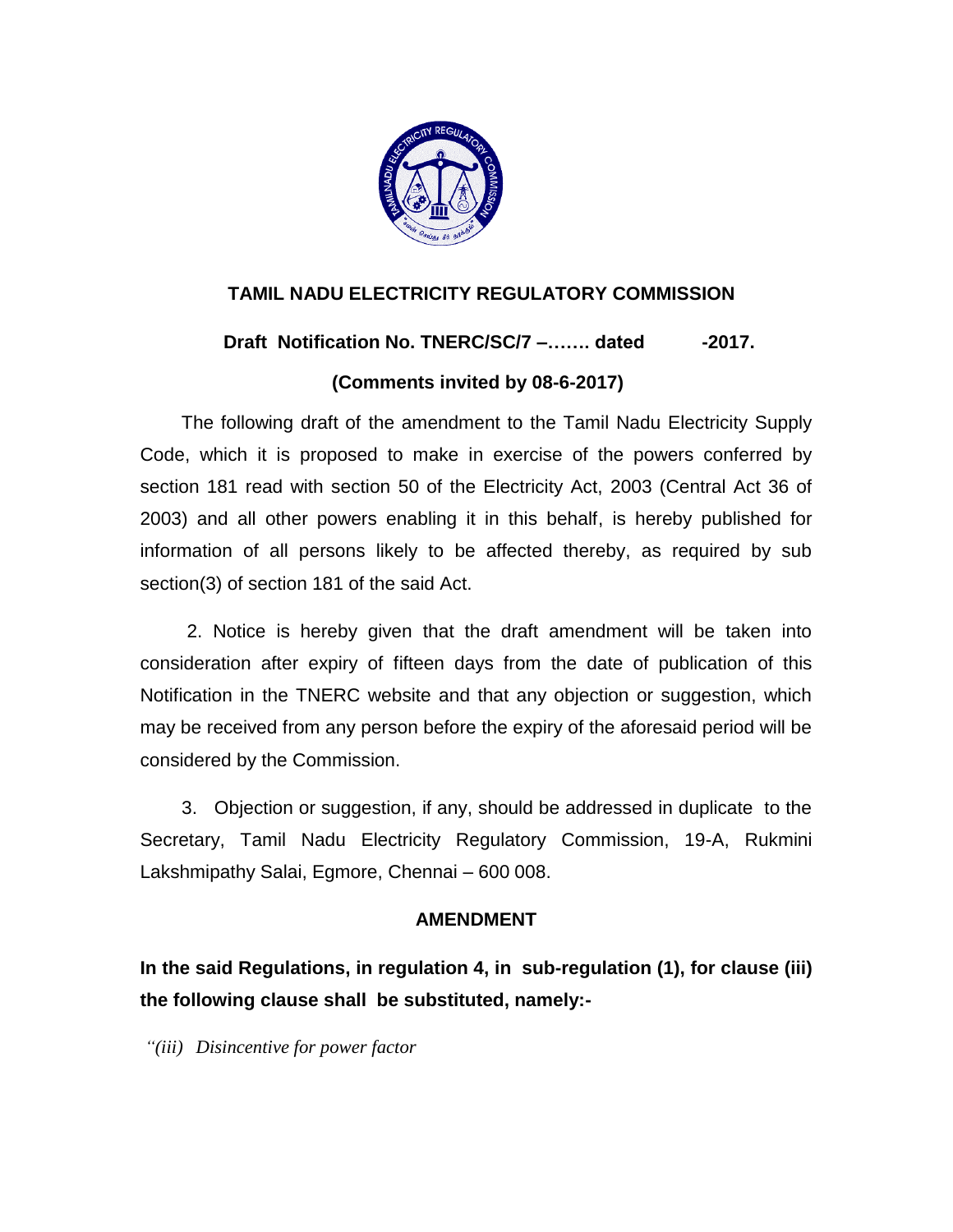*Every consumer shall maintain a power factor of 0.90 in case of LT supply and a power factor of 0.95 in case of HT supply, failing which he shall be liable to pay compensation by way of disincentive at such rates as the Commission may declare from time to time."*

(By order of the Tamil Nadu Electricity Regulatory Commission)

 (S.Chinnarajalu) **Secretary** Tamil Nadu Electricity Regulatory Commission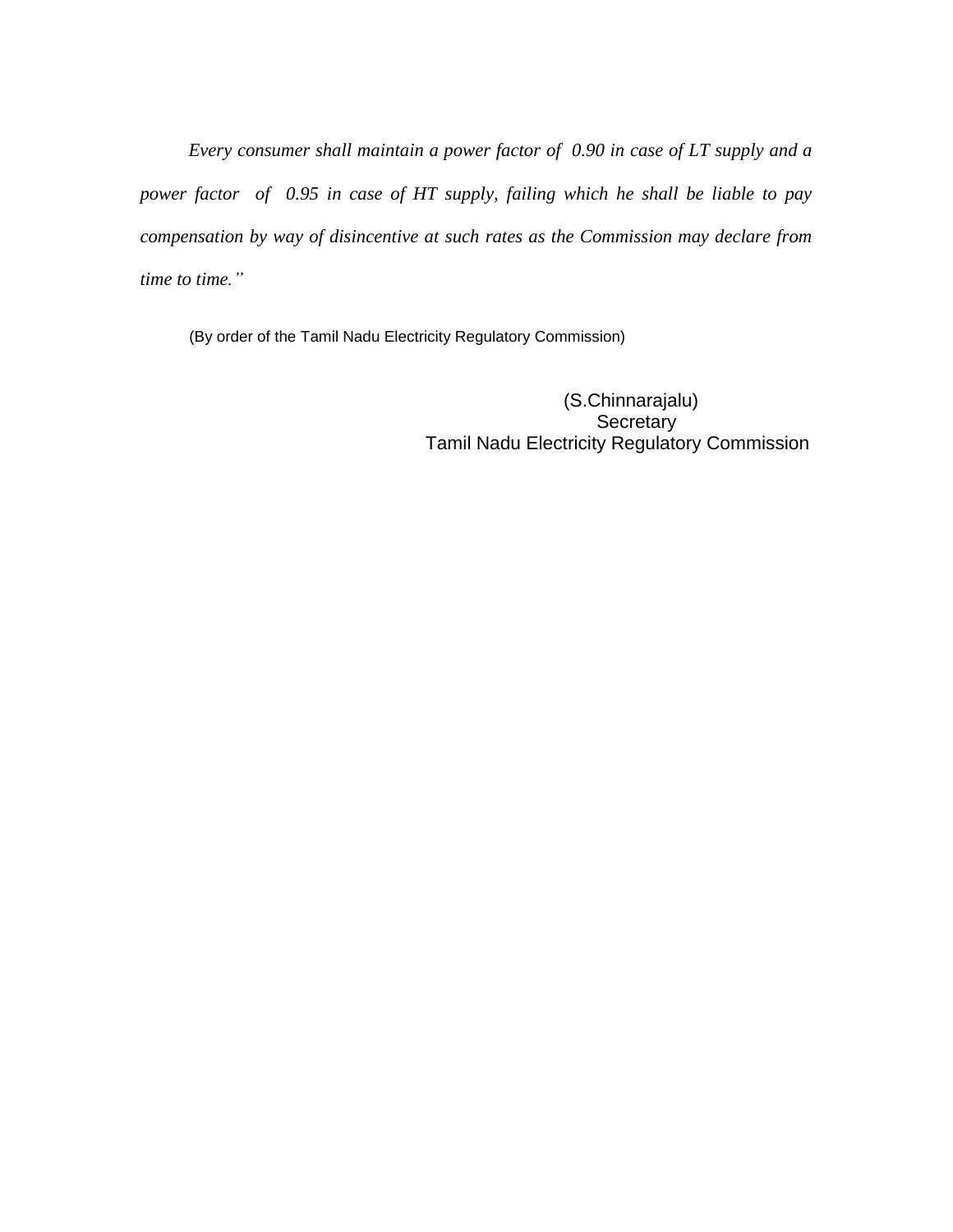#### **EXPLANATORY STATEMENT**

1. As per clause (iii) of sub-regulation (1) of regulation 4 of the Tamil Nadu Electricity Supply Code, every consumer shall maintain a power factor specified therein, failing which he shall be liable to pay compensation at the rates as may be declared by the Commission from time to time. The compensation rates for failure to maintain power factor are specified by the Commission in relevant tariff orders.

2. Improvement of power factor helps in utilizing the full capacity of the electrical system. It also improves the voltage profile and reduces losses in the system. When appropriate power factor correction equipments are installed by the consumers, they also stand to gain by availing quality supply, reduced power consumption resulting in reduction of electricity charges, and improved performances of their machines and extended life period of the equipments as well. It is therefore decided to increase the power factor to be maintained by the Low Tension and High Tension consumers by amending the Tamil Nadu Electricity Supply Code.

3. The amendment seeks to give effect the above decision.

(By order of the Tamil Nadu Electricity Regulatory Commission)

(S.Chinnarajalu) Secretary Tamil Nadu Electricity Regulatory Commission